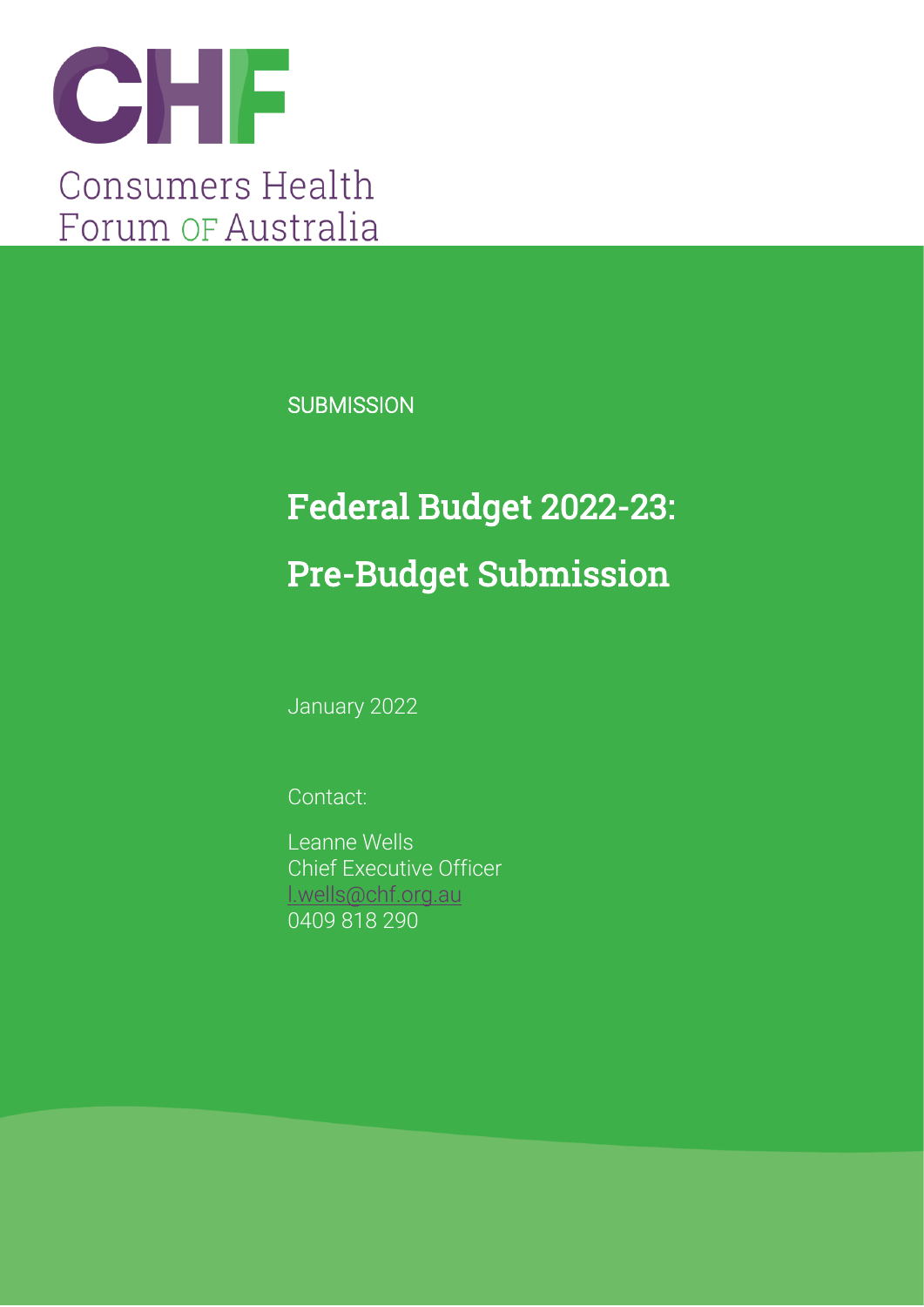Consumers Health Forum of Australia (2022) Federal Budget 2022-23: Pre-Budget Submission. Canberra, Australia

> P: 02 6273 5444 E: [info@chf.org.au](mailto:info@chf.org.au)

[twitter.com/CHFofAustralia](http://twitter.com/CHFofAustralia)  [facebook.com/CHFofAustralia](http://facebook.com/CHFofAustralia)

> Office Address 7B/17 Napier Close Deakin ACT 2600

#### Postal Address

PO Box 73 Deakin West ACT 2600

Consumers Health Forum of Australia is funded by the Australian Government as the peak healthcare consumer organisation under the Health Peak and Advisory Bodies Programme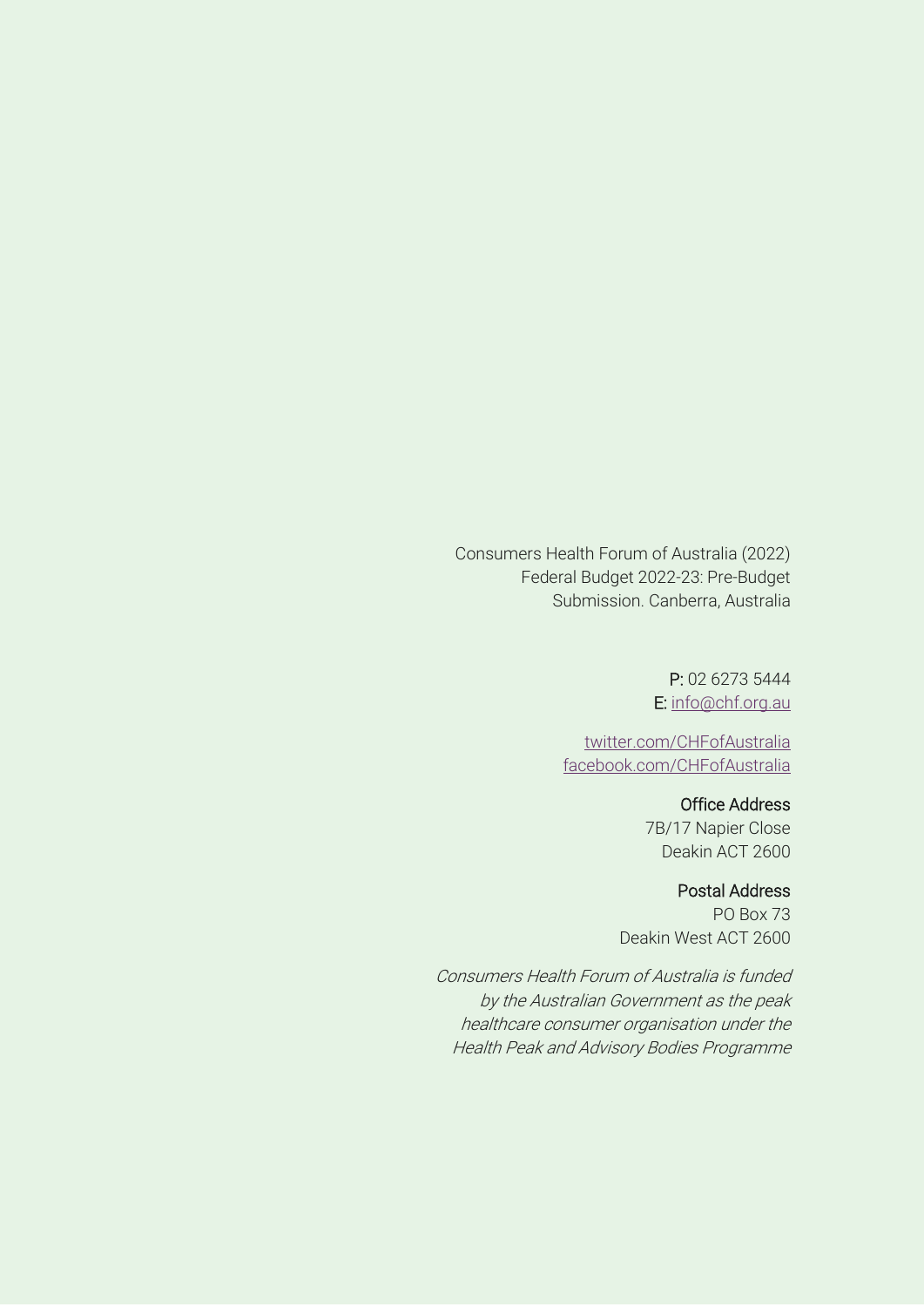| Recommendations                         | 5              |
|-----------------------------------------|----------------|
| <b>Overall Health Policy</b>            | 5              |
| <b>Consumer Capacity Building</b>       | 5              |
| <b>Primary and Integrated Care</b>      | 5              |
| <b>Population and Preventive Health</b> | 6              |
| <b>Private Health Insurance</b>         | 6              |
|                                         | 7              |
| Approach in this Submission             | $\overline{7}$ |
|                                         | .8             |
| <b>Overall Health Policy</b>            | 8              |
|                                         |                |
|                                         |                |
| <b>Consumer Capacity Building</b>       | 10             |
|                                         |                |
|                                         |                |
|                                         |                |
| <b>Primary and Integrated Care</b>      | 12             |
|                                         |                |
|                                         |                |
|                                         |                |
| Population and Preventative Health      | 15             |
|                                         |                |
|                                         |                |
|                                         |                |
| <b>Private Health Insurance</b>         | 17             |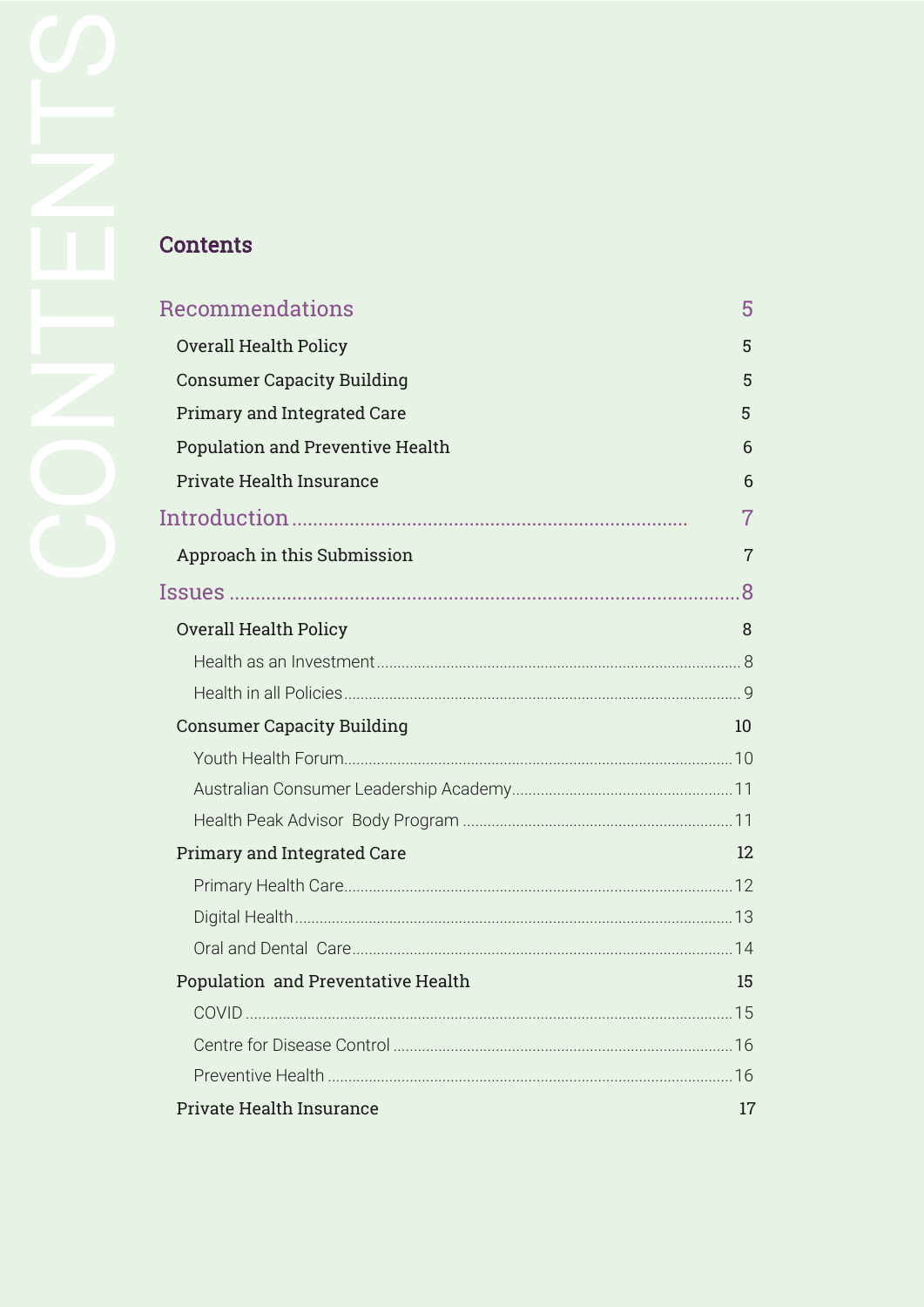### Recommendations

### <span id="page-3-0"></span>Overall Health Policy

#### Health as an Investment

CHF calls on the Federal Government to adopt a Wellness Budget to ensure all government policy supports health and wellbeing.

#### Health in all Policies

CHF calls on the Federal Government to fund and implement a Health in All Policies approach.

CHF calls on the Federal Government to permanently increase income support payments to a level that enables people to live above the poverty line as a critical first step to address the social determinants of health.

CHF calls on the federal Government to take a leadership role in working with state and territory governments to coordinate and pool funding to urgently build more social housing to meet demand, as well as joint investment in other public and community infrastructure.

CHF calls on the Federal Government to develop and resource a National Strategy on Climate, Health and Wellbeing.

### <span id="page-3-1"></span>Consumer Capacity Building

#### Youth Health Forum

CHF calls on the Federal Government to fund the Youth Health Forum for a further three years to ensure the voices of young health consumers are heard.

#### Australian Consumer Leadership Academy

CHF calls on the Federal Government to provide funding to establish an Australian Consumer Leadership Academy with the objective of developing a pipeline of consumer leaders with the skills and expertise to occupy high level positions in the health system.

#### Health Peak and Advisory Bodies Program

CHF calls on the Federal Government to increase the funding for the Health Peak and Advisory Bodies Program to a level that restores its capacity to support a robust and diverse non-government voice and engagement in health policy.

### <span id="page-3-2"></span>Primary and Integrated Care

#### Social Prescribing in Primary Care

CHF calls on the Federal Government to incorporate social prescribing into the Commonwealth's 10-Year Primary Health Care Plan.

CHF calls on the Federal Government to work with States and Territories and local councils to identify and fund local community services and groups that could contribute to a national social prescribing scheme.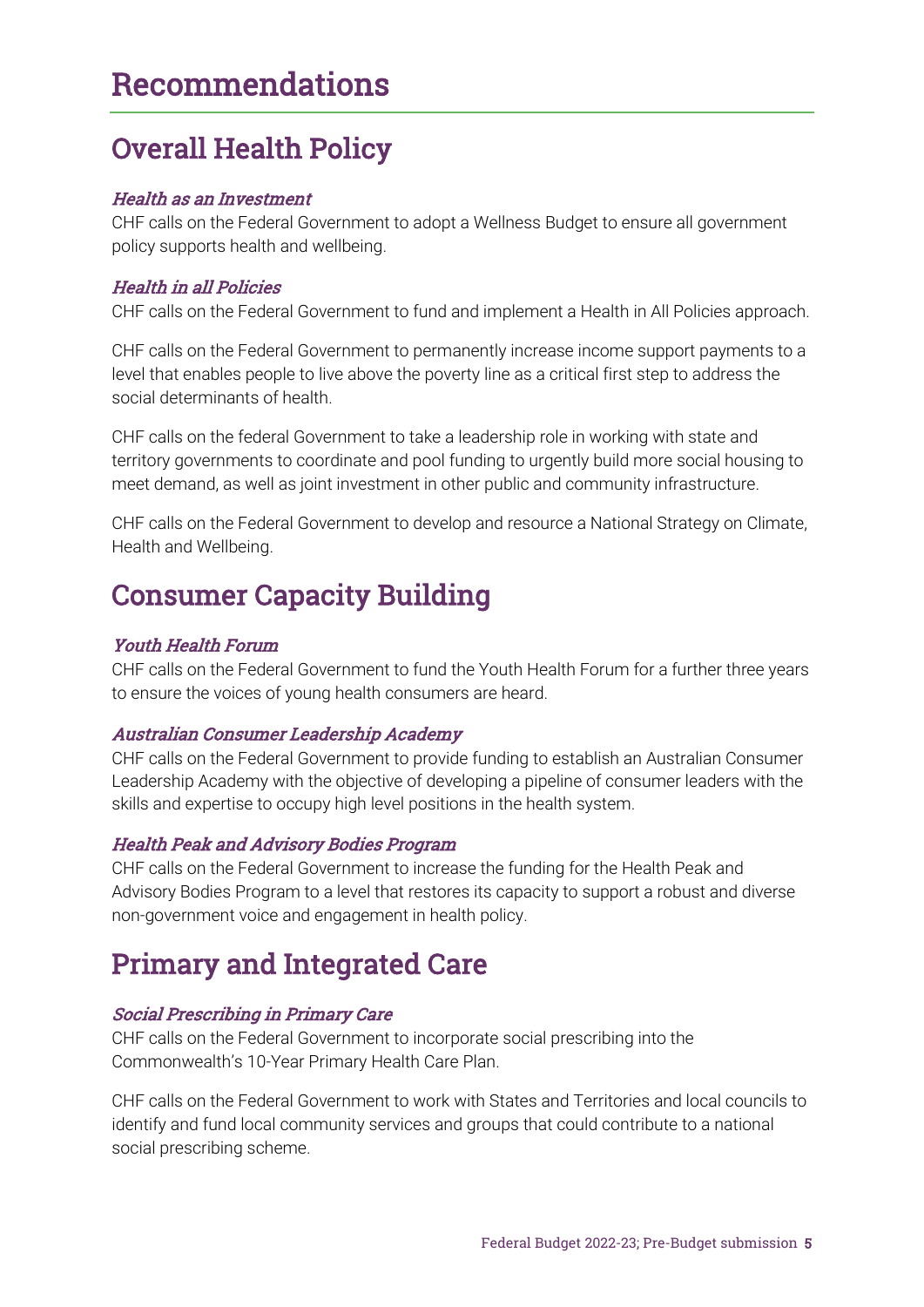CHF calls on the Federal Government to work with the education and training sectors to build capacity in the health workforce to undertake the 'link worker' role, including training, qualifications, and skills.

#### Improving Primary Health Care

CHF calls on the Federal Government to increase investment in primary health with the first step to increase the Medicare Benefits Schedule rebates for Primary Health services, for General Practitioners and others with the aim of at least restoring the real value of the rebates

#### Digital Health

CHF calls on the Federal Government to fund a national network of digital health navigators to improve digital health literacy and enhance equitable access to digital health services.

#### Oral and Dental Care

CHF calls on the Federal Government to develop a plan to move to a universal dental health scheme. The first step should be the establishment of a Seniors Dental Benefit Scheme, modelled on the Child Dental Benefit Scheme to provide access to services for older people living in residential aged care facilities (RACF), those receiving aged care community packages or those who receive the aged pension or qualify for the Commonwealth Seniors Health Card.

### <span id="page-4-0"></span>Population and Preventive Health

#### **COVID**

CHF calls on the Federal Government to fund access to all pandemic testing and treatment services to ensure cost in not a barrier to access.

#### Centre for Disease Control

CHF calls on the Federal Government to establish a national Centre for Disease Control.

#### Preventive Health

CHF calls on the Federal Government commit to increasing in total expenditure on preventive health as the first step on way to the five per cent target in the National Preventive Health Strategy.

### <span id="page-4-1"></span>Private Health Insurance

CHF calls on the Federal Government to send a reference to the Productivity Commission to conduct an inquiry into the benefit of government involvement in the Private Health Insurance sector.

<span id="page-4-2"></span>CHF calls on the Federal Government to leave the Private Health Insurance tax rebate at current levels.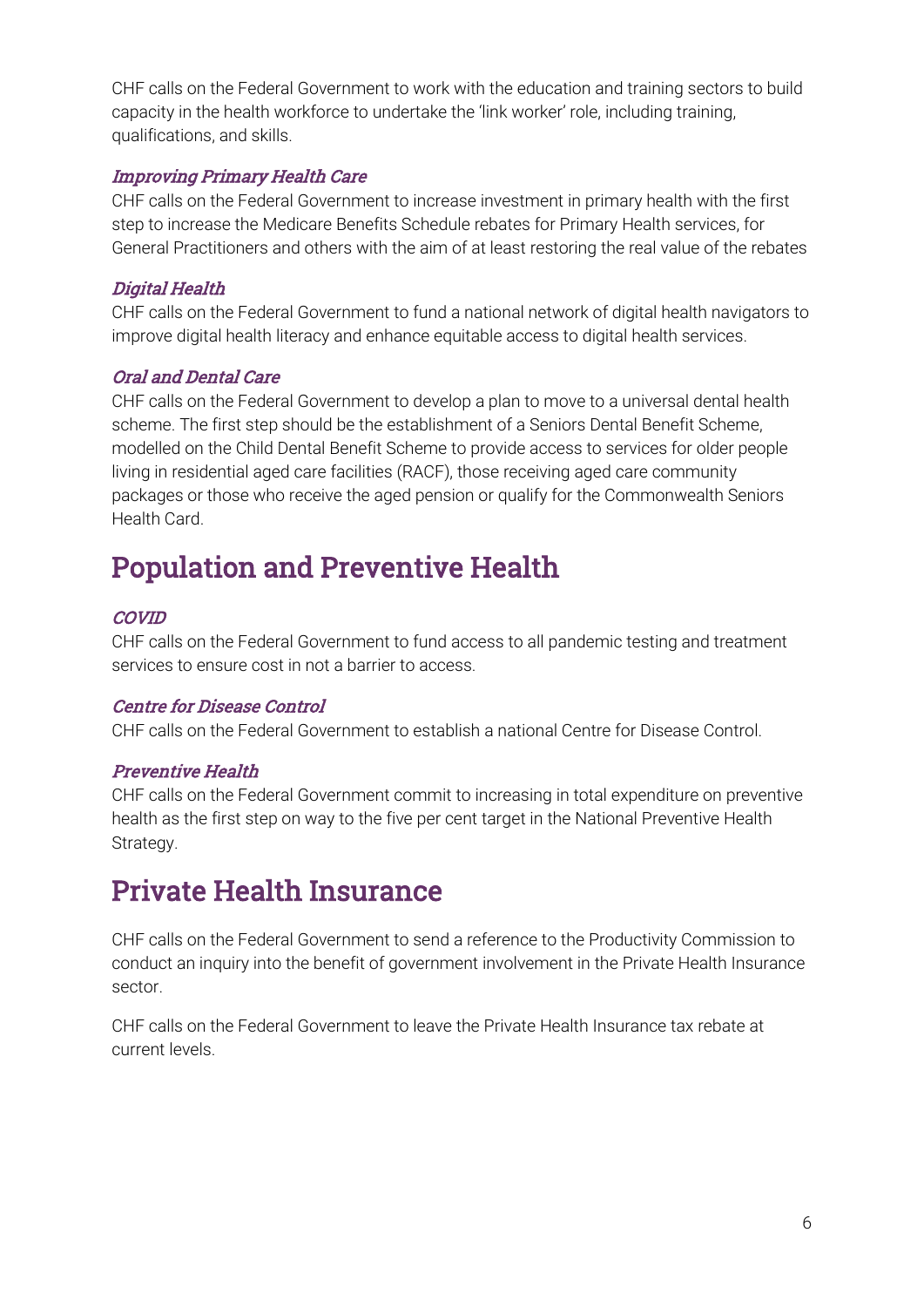## **Introduction**

The Consumers Health Forum of Australia (CHF) recognises that the Federal Budget this year is being developed at time when governments across the country are dealing with the society wide impact of the COVID pandemic. The health system's capacity to meet the extraordinary demands that have been placed on it for the last two years and which will continue into the next year has been tested. What we have seen is that overall, our health system has been able to continue to provide high quality care but there are cracks emerging that will widen and last longer than the epidemic.

There have been and will continue to be pressure on all government's finances, with unexpected expenditure and slowdown in economic activity impacting on revenues. What is becoming increasingly clear is that there needs to be additional investment in health, to meet the ongoing demands of this epidemic and to restore the health system after it is over. We need to make sure that the lessons are learnt about underinvesting in health, as we have seen that without a healthy and safe population it is impossible to deliver on some of the other goals, we have as a community. CHF has called for health to be treated as an investment rather than an expenditure item and we strongly reiterate this call in this submission.

The COVID pandemic has also highlighted the need for more positive steps to building a cohesive national health system. We have a mixed public/private system in Australia, and we need measures that foster collaboration rather than competition between the two sectors. We also need to address the perennial issue of Commonwealth-State cost and blame shifting in the health system. Whilst the COAG system had its problems of accountability and slow decision- making processes that National Cabinet that replaced it has not, yet, shown a greater capacity to pull the health system together.

### <span id="page-5-0"></span>Approach in this Submission

This Budget will be delivered just before federal election. CHF will be putting out an election strategy, highlighting the key areas that we believe need reform and significant increased investment over the three years of the next Parliament. In this Budget we are looking for down payments in key areas of health expenditure, including primary health, prevention, and oral health. We are also calling for action on social determinants of health, such as increasing the Jobseeker payments to address the health inequality that comes from poverty and social disadvantage. The COVID pandemic has highlighted the importance of the social determinants of health as different groups within the population have experienced its impact in quite different ways.

One of CHF's strategic objectives is to partner with purpose, and we work with other likeminded organisations to try to achieve our objectives. As well as our own specific recommendations we support recommendations from other groups which have more expertise on these issues. We support the recommendations on oral health and dental care put forward by the National Oral Health Alliance, the recommendations on income support and social housing from ACOSS and the aged care recommendations from the Council on the Ageing (COTA).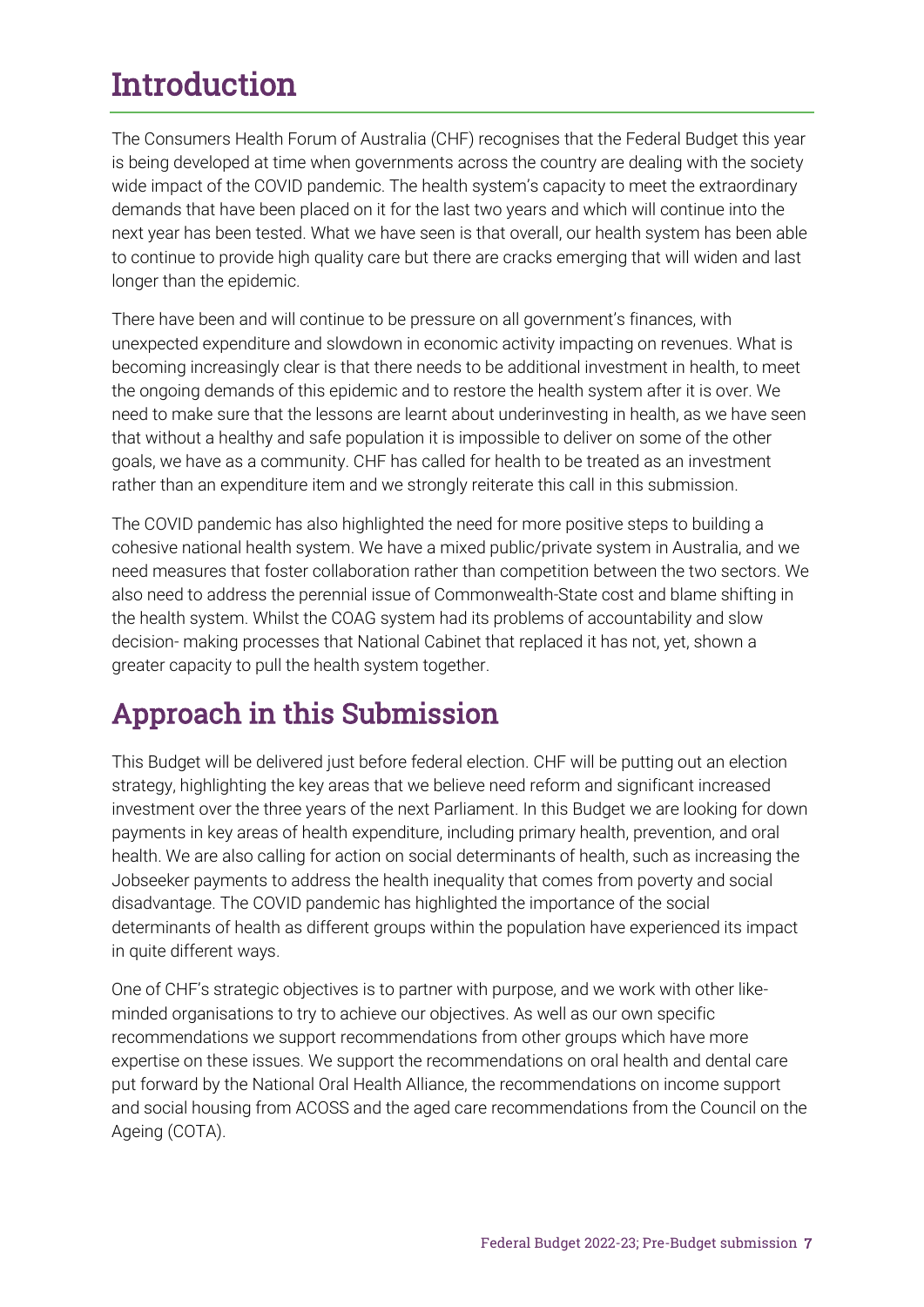### <span id="page-6-1"></span><span id="page-6-0"></span>Overall Health Policy

#### <span id="page-6-2"></span>Health as an Investment

CHF calls on the Federal Government to fund and implement a Health in All Policies approach and adopt a wellness budget to ensure all government policy supports health and wellbeing.

#### Why this matters

Health expenditure is an investment in human capital. Investing in the health system not only saves lives, but it is also a crucial investment in the wider economy. This is because ill-health impairs productivity, hinders job prospects and adversely affects human capital development. Michael Brennan, Chair of the Productivity Commission, in his address to the CHF members Forum in 2019, made the point that we have had significant improvements in life expectancy that are due to "technological innovations such as anti-biotics, vaccines, statins, MRI, pathology, high quality anaesthetics and new surgical techniques. All of these have been major technological innovations. All of them have made our system better. Not one of them made it cheaper."[1](#page-6-4)

Australia has a world class health system with universal access to health services through Medicare and access to a wide range of medicines through the Pharmaceutical Benefits Scheme. However, there is room for improvement. Many of the necessary reforms need additional expenditure now for society to reap the longer-term benefits. They also put an emphasis on sickness and there is not enough emphasis on promoting wellness and wellbeing. CHF welcomes the Government's commitment to the National Preventive Health Strategy with its emphasis on promoting well-being and committing to a target of 5 per cent of health expenditure to go on preventive health measures which starts to address this issue.

The COVID pandemic has clearly illustrated the need to ensure a healthy population to deliver on the economic as well as social wellbeing of the country. In the most recent Omicron wave, we have seen supply chains disrupted, businesses not able to operate and the subsequent economic slowdown because staff were off because of the virus. The pandemic has highlighted some major problems in our health system which have been caused by many years of lower than optimum levels of funding with the push to do more with less or at least the same. This is no longer sustainable.

<span id="page-6-3"></span>There needs to be increased expenditure in many areas and an end to the constant drive for efficiencies and constraining health expenditure as some predetermined percentage of GPD that does not consider changing priorities and increased levels of demand.

<span id="page-6-4"></span><sup>&</sup>lt;sup>1</sup> Michael Brennan 2019 Healthcare: a wide angled view Speech to CHF members Forum 2019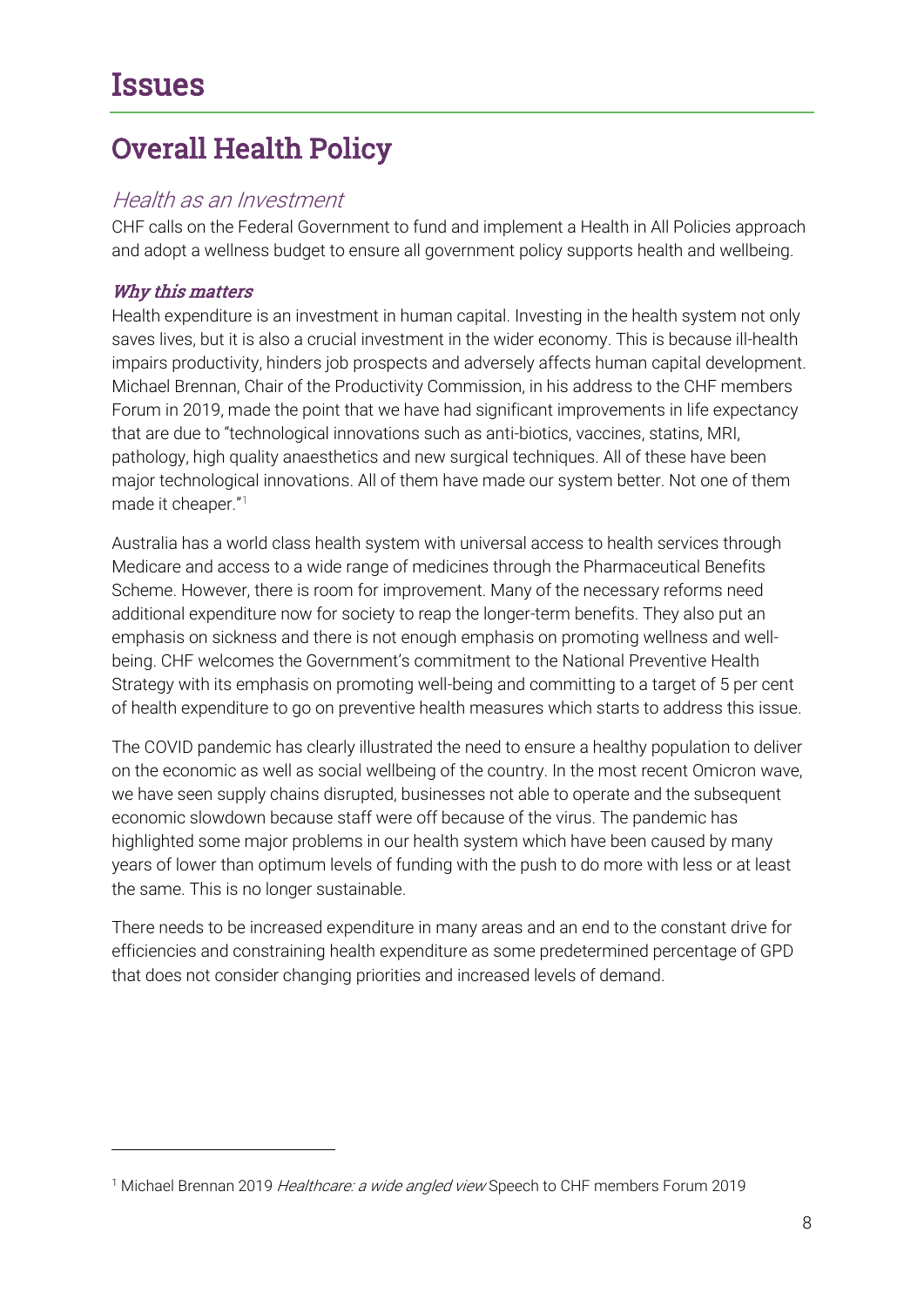#### Health in all Policies

CHF calls on the Federal Government to fund and implement a Health in All Policies approach and consider adopting a wellness budget to ensure all government policy supports health and wellbeing.

CHF calls on the Federal Government should permanently increase income support payments to a level that enables people to live above the poverty line as a critical first step to address the social determinants of health.

CHF calls on the federal Government to take a leadership role in working with state and territory governments to coordinate and pool funding to urgently build more social housing to meet demand, as well as joint investment in other public and community infrastructure.

CHF calls on the Federal Government to develop and resource a National Strategy on Climate, Health and Wellbeing.

#### Why this Matters

The last two years of the COVID\_19 pandemic have clearly illustrated the importance of the social determinants of health in determining people's capacity to deal with major health events. We saw moves to find temporary homes for the homeless, we saw increases in income support payments and a raft of other community initiatives as it become clear that the most vulnerable and disadvantaged in our community were going to be those hardest hit by both the virus and the consequences of preventive measures such as lockdowns. We also saw the positive impact of those measures.

It is now time to address these on a longer-term basis. A good starting point would be the adoption of a Health in All Policies framework, The World Health Organisation (WHO) defines a health in all policies approach an approach to public policies across sectors that systematically considers the health implications of decisions, seeks synergies, and avoids harmful health impacts, to improve population health and health equity. It acknowledges the fact that health policy and services do not exist in isolation and that policies in widely disparate areas of the economy and society may have health consequences and require additional investment in health services if not addressed. Other countries have already adopted this approach and CHF is urging the federal government to follow suit.

CHF has been a long-time supporter of the Raise the Rate campaign to increase income support payments as we know people on lower incomes and certainly those living well below the poverty line have poorer health outcomes. We saw with the COVID supplements that people dependent on income support were able to improve their nutrition and housing and, in some cases, no longer had to choose between eating and accessing health care including getting prescriptions filled. CHF supports calls from ACOSS and other to increase the base level of income support to move people above the poverty line.

Access to reasonable quality and affordable housing is another key contributor to better health outcomes. We have seen boom conditions in the housing market through the COVID pandemic, with both house prices soaring in many areas, including regional Australia and rents following the same pattern. There are structural reasons for the high cost of housing in Australia issues which will need to be address in the longer term. Part of the solution is to increase the supply of affordable housing by increasing expenditure on social housing. This is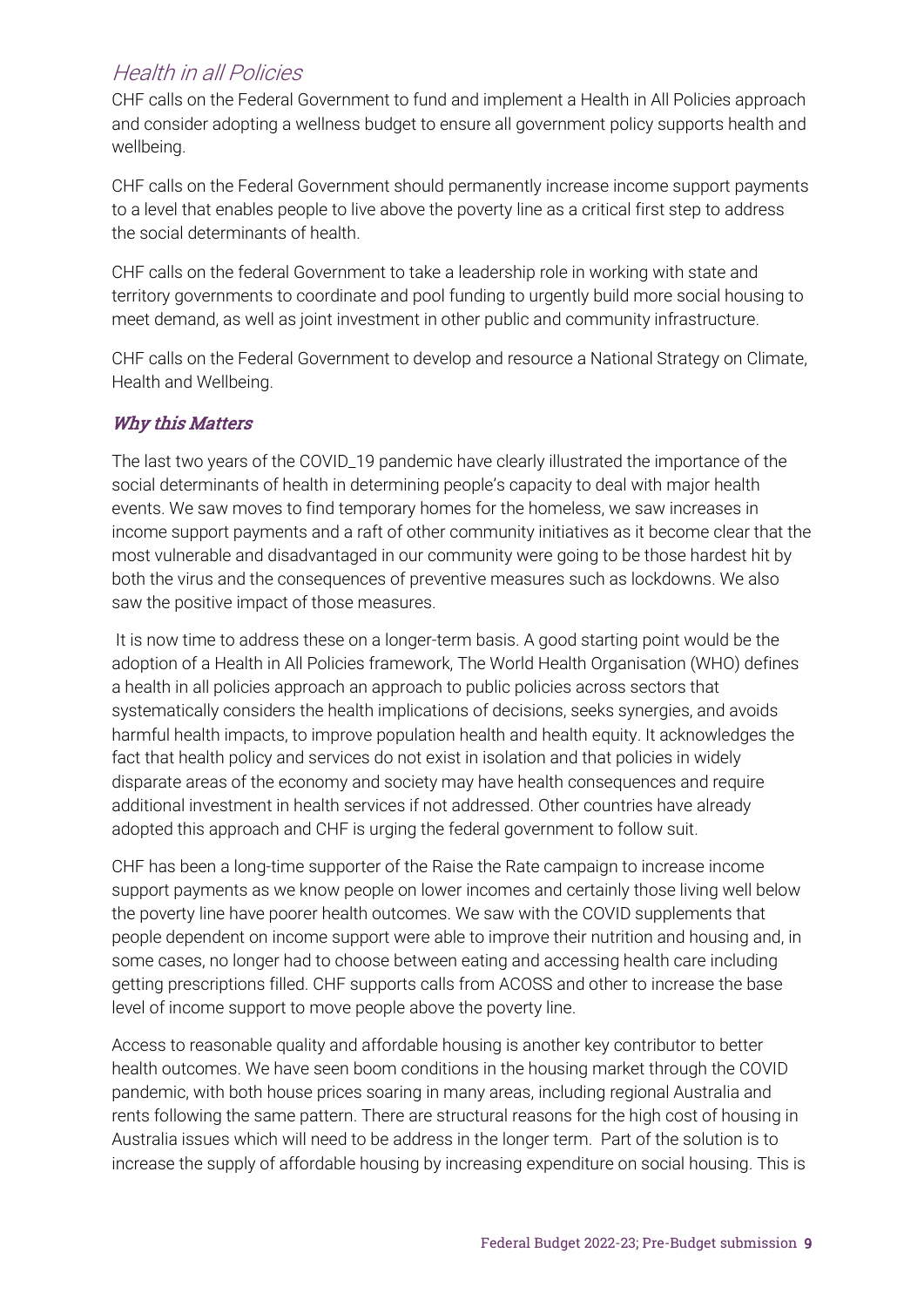not just a Commonwealth responsibility, and the States and Territories need to also commit to more funding, but CHF believes that the Commonwealth Government should take a strong leadership position, both in terms of offering funding and designing a collaborative arrangement with the States/Territories so they can also contribute

The impact of climate change is becomingly increasingly too many Australians, as we see extreme weather records being broken regularly. Australian individuals, families and communities are at risk of health impacts from heatwaves, extreme weather, and changing patterns of disease associated with global warming.

But unlike many nations, Australia has no national strategy to respond to this serious risk. Experts are calling for Australia to implement a national strategy on climate, health, and wellbeing. CHF joins with all the other member of the Climate and Health Alliance in calling for a National t Strategy on climate, health and well-being and supports CAHA's Healthy, Regenerative and Just, framework for how to create such a strategy to reduce emissions, tackle inequality and improve health.

### <span id="page-8-0"></span>Consumer Capacity Building

#### <span id="page-8-1"></span>Youth Health Forum

CHF calls on the Federal Government to fund the Youth Health Forum for a further three years to ensure the voices of young health consumers are heard.

#### Why this matters

In 2018 CHF established the Youth Health Forum and sought funding for it to ensure the voice of young health consumers was heard in all policy discussions and that there lived experiences in the health system were considered in service design and reform agendas. The Government provided three years funding for the Youth Health Forum from 2019 to 2022.

The Youth Health forum (YHF) is a co-led initiative and provides the opportunity for capacity building for young people to become leaders, to promote the voice of young people at the coalface right through to policy work. CHF have provided the opportunity for the YHF to provide a position of advocacy and position-statements for and on behalf of young people.

We have had three years of activity and a proven track record and have built a network of 100 young consumers, with a group of 12 young leaders providing leadership within the broader group and supporting CHF to set the direction of activities of the YHF and the policy positions it has taken.

Close ties with youth health organisations across the country, including the Primary Health Networks (PHNs), Oyrgen, headspace, Canteen, and other consumer advisor networks, have ensured that the reach of the YHF is much greater than the current membership and that it reflects the views and needs of a broader group of young people.

The last two years of the pandemic has shown that young people 's experience of the health system is different from other age cohorts and requires some nuanced responses. It is important that young people's lived experience informs the policy debate, and any policy responses are co-designed. CHF is aware that Australian Research Alliance for Children and Youth and the Australian Association for Adolescent Health have both received funding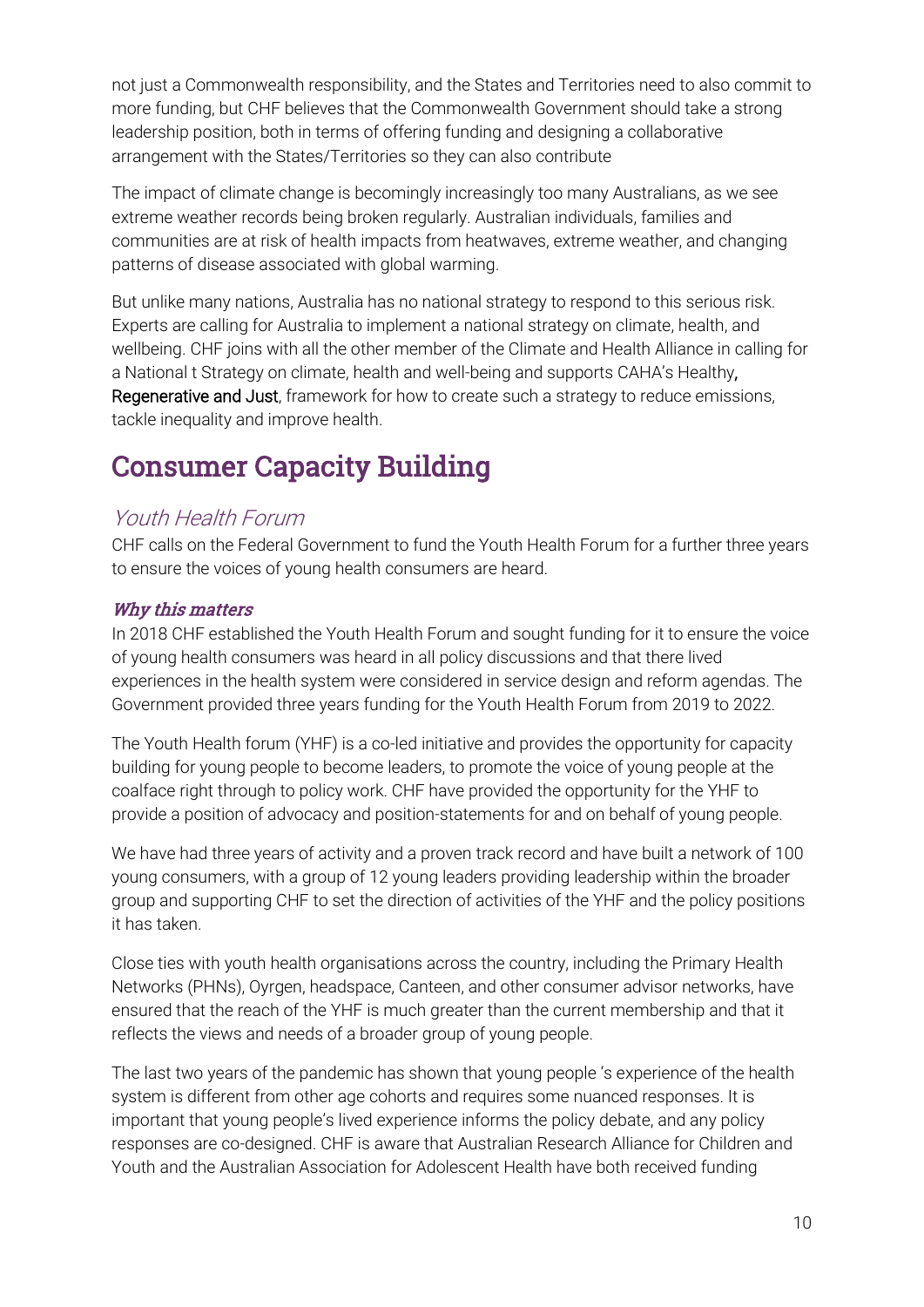through the Health Peak and Advisory Bodies Program to commence in June 2022. The work of the YHF is complementary to this work with the key difference being that it is led by young health consumers with lived experience with a focus on authentic co-design.

Another three years funding would allow consolidation of the work of the YHF by allowing us to build a stronger network and develop a larger and more representative group of younger skilled consumers for Government and government agencies to work with.

#### <span id="page-9-0"></span>Australian Consumer Leadership Academy

CHF calls on the Federal Government to provide funding to establish an Australian Consumer Leadership Academy with the objective of developing a pipeline of consumer leaders with the skills and expertise to occupy high level positions in the health system.

#### Why this matters

There is a robust body of evidence that shows when consumers are engaged in their health care and decision making, health outcomes improve, and resources are allocated more efficiently.

We have heard much about health care providers partnering with consumers and community and it is explicitly identified in the National Safety and Quality Health Service Standards. Partnering with consumers and community is about healthcare organisations, providers, policy makers and researchers actively collaborating with consumers to ensure that health policy, information, systems, and services meet their needs. To do this in a sustainable way requires investment in training and development that enables consumers to utilise and be recognised for their skills and knowledge and to effectively partner in the development and improvement in healthcare. Importantly, providing further training and development options for consumers supports them to effectively operate as a significant partner in the health system and enables them to impact on policy, planning, delivery, evaluation, and monitoring of healthcare policy, systems, and processes.

Building competent and capable consumer leaders is internationally recognised as essential to drive positive change in the health system. Australia has been at the forefront of consumer participation for several decades but without the opportunity to provide a pathway for formal recognition of skills and expertise, the ability for consumers with lived experience to occupy senior, influential roles is limited. It is essential moving forward that consumer leaders are considered a significant partner at both the governance and executive levels in health.

#### <span id="page-9-1"></span>Health Peak and Advisory Bodies Program

CHF calls on the Federal Government to increase the funding for the Health Peak Advisory Body Program to a level that restores its capacity to support a robust overall non-government voice and engagement in health policy.

#### Why this matters

Non- government organisations play a key role in our civil society by providing an independent source of information on which issues are of concern to the community. They are also an alternate service provider, offering grassroot connections, accessing the harder to reach groups within our society, capacity to be flexible and innovative and overall offering value for money to the taxpayers.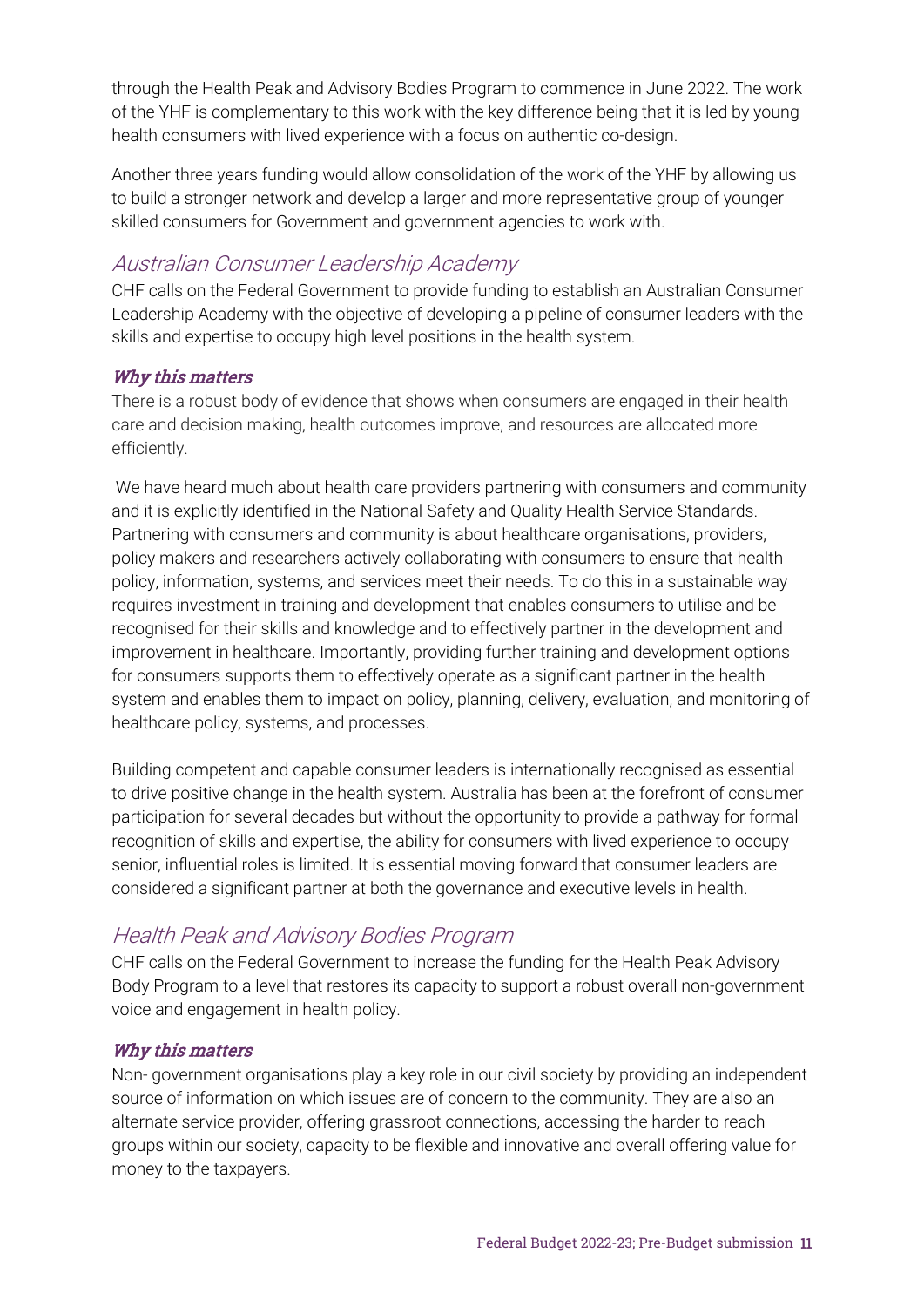The Program Guidelines for the Health Peak and Advisory Bodies Program say the Government recognises the important role health peak advisory bodies play in informing and supporting the achievement of positive health outcomes. Health peak and advisory bodies (peak bodies) build ongoing capacity in their sector by improving linkages, networks and cooperation with their members, the health sector, the wider community, and the Australian Government. The Australian Government values the role that peak bodies play in informing health policy by actively consulting with their members to ensure that the views of their sector are equally and fully represented to the Commonwealth.

The Program was established in 2016 and there have been three rounds of funding under the program. The quantum of funds has not been increased and its value has declined over that period. This, along with tightening of the funding guidelines, means that increasingly peak bodies must augment their funding from other sources and are in effect subsidising the work they do for government. Their capacity to deliver on what the Government is looking for and what they have the potential to do is being severely curtailed.

### <span id="page-10-0"></span>Primary and Integrated Care

#### <span id="page-10-1"></span>Primary Health Care

CHF calls on the Federal Government to incorporate social prescribing into the Commonwealth's 10-Year Primary Health Care Plan.

CHF calls on the Federal Government to work with States and Territories and local councils to identify and fund local community services and groups that could contribute to a social prescribing scheme.

CHF calls on the Federal Government to work with the education and training sectors to build capacity in the health workforce to undertake the 'link worker' role, including training, qualifications, and skills.

CHF calls on the Federal Government to increase investment in Primary Health with the first step to increase the Medicare Benefits Schedule rebates for Primary Health services, for General Practitioners and others with the aim of at least restoring the real value of the rebates

#### Why this matters

CHF welcomed the development of the 10 Year Primary Health Plan and look forward to its release and implementation. Both the increased funding for MBS rebates for general practice and the establishment of a social prescribing scheme would be important first steps in the implementation of the Government's 10 Year Primary Health Plan.

Many parts of the health system operate in silos – aged care, disability, mental and physical health – and fee-for-service funding drives a transactional approach to care. Social prescribing moves away from that model by putting in place a mechanism to link people to a range of health and social services that can support them to reach their health goals.

The benefits of, and outcomes from, social prescription are well known and documented. Social prescription will form key component of whole of person care embedded in a national rollout of collaborative commissioning, with delivery through a funded network of care coordinators and health system navigators, including digital navigators.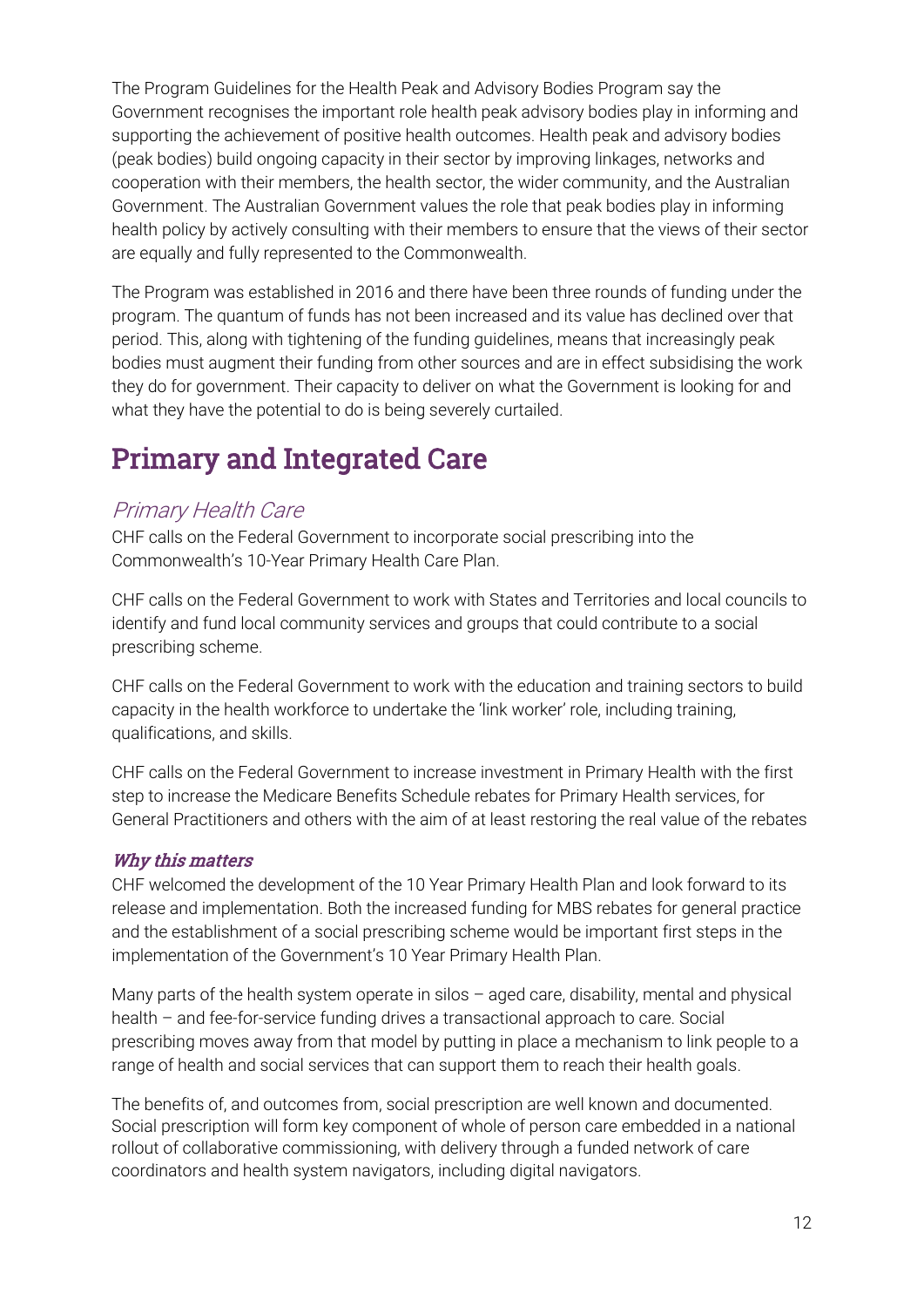Australia's overweight and obesity rates for adults in Australia are significantly higher than the average for developed nations, with continuing increases over recent years. Developing a National Obesity Strategy is a key element of the Preventive Health Strategy and includes important actions to address this issue at a population level.

For the 10 Year Plan to be successful it needs a strong and sustainable primary health care workforce. The evidence suggests that primary health care providers are still feeling the impact of the freeze on Medicare Benefits Schedule (MBS) rebates as there was no catch up and so the real value of the rebate has diminished over time. General practice has been asked to bear much of the burden of COVID: doing vaccinations, managing patients in the community, and helping consumers navigate the complex and confusing public health message. Without an injection of funding is not at all certain that there will be a workforce to deliver on the next wave of reforms.

A first step would be to restore the value of the MBS rebate prior to the freeze and commit to full indexation. There then needs to be work done on the total funding package for primary health care which would flow out of the implementation of the 10-year plan.

#### <span id="page-11-0"></span>Digital Health

CHF calls on the Federal Government to fund a national network of digital health navigators to improve digital health literacy and enhance equitable access to digital health services.

#### Why this matters

There has been an expansion of digital health systems, with people using telehealth, virtual care and monitoring services as well as digital means to find health information, keep records and make appointments During the COVID pandemic we saw the roll-out of telehealth for both primary and specialist care, electronic prescribing and many parts of the health system looking at how to move to virtual care and sue it a spart of business as normal even after the pandemic has abated.

This move has put additional on pressure on consumers to be able to manage their own care and so we need initiatives that improve both health literacy and digital literacy so people and use the tools that are available to them. CHF welcomed the inclusion of the development of a health literacy strategy in the National Preventive Health strategy and the need for a digital health literacy strategy within the National Digital Health Strategy

The health system is complex and difficult to navigate for many consumers. Add into this the need to have good digital literacy skills and many consumers are going to need assistance to ensure they get the benefits from this new way of doing business There is currently no role in primary healthcare or the community sector that provides digital support for both provider and patient.

The latest Telstra Digital Inclusion Index highlights the importance of digital ability in terms of inclusion and, of concern, indicates that the most vulnerable groups in terms of health are lowest on the inclusion on the digital ability measure. CHF is looking for the establishment of a pilot program of digital navigators. Pilots should be undertaken in priority communities to support consumers to access and optimise their use of digitally enabled health care.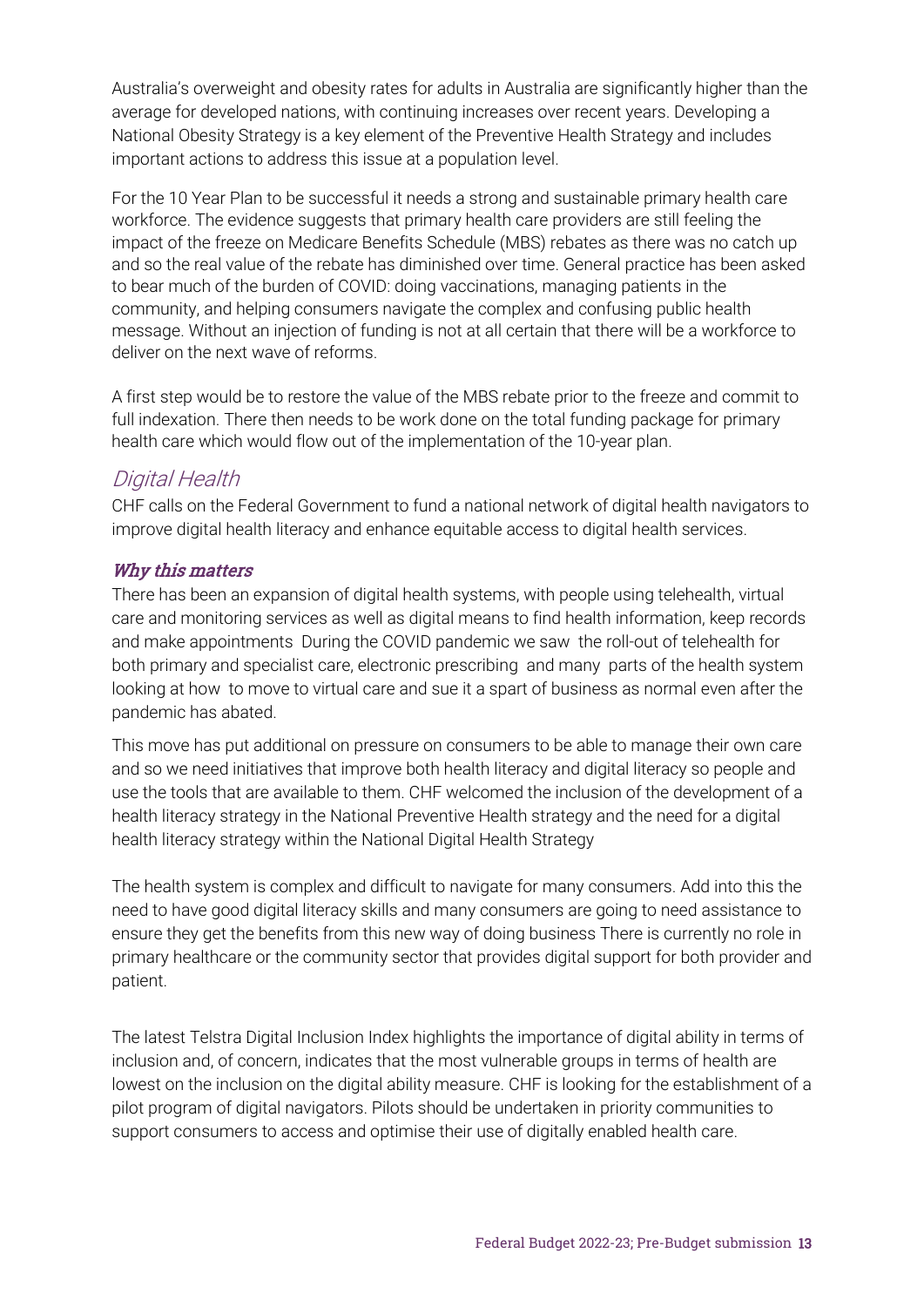A pilot project should focus on a range of approaches and links to "best fit" in terms of delivery in diverse areas of need, based in identified areas of low digital inclusion. This should include diverse collaboration with a variety of organisations including Primary Healthcare Networks and community organisations, based on capacity to "reach" low digital inclusion populations and cohorts.

Equitable virtual health requires addressing overlapping issues of access to technology with literacy, health literacy and digital literacy. Trialling the 'Digital Health Navigator' role in primary care is an innovative approach to reducing this digital health divide. It would provide digital support to both provider and patient according to their specific health needs, and support providers to understand patient benefits and use of digital health.

CHF is fully committed to co-developing this concept as an opportunity to support consumers to benefit from digital technology and enhance preventative health care and consumer's ability to self-manage their health and care.

#### <span id="page-12-0"></span>Oral and Dental Care

CHF calls on the Federal Government to develop a plan to move to a universal dental health scheme. The first step should be the establishment of a Seniors Dental Benefit Scheme, modelled on the Child Dental Benefit Scheme to provide access to services for older people living in residential aged care facilities (RACF), those receiving aged care community packages or those who receive the aged pension or qualify for the Commonwealth Seniors Health Card.

#### Why this matters

Despite a significant and growing body of evidence that shows the positive relationship between oral health and overall health status, there is no universal coverage in Australia. Most oral health and dental care services are provided in the private sector on a fee for service basis and access to oral health care is inequitably distributed in Australia. Oral health status is one of the worst disparities in the Australian health system.

CHF research on out-of-pocket costs in 2018 showed that the cost of health services is a real barrier to access and people either delay treatment of must make difficult decisions about going without other necessities to pay for some kinds of health care. It was common for consumers to delay or defer completely seeking dental health care.

There is inadequate attention to investing in prevention, in addressing the causes of dental disease and in fostering stronger community attention to oral health hygiene and eating habits. As a result, too many Australians suffer preventable oral disease and more than 60,000 Australians are hospitalised each year because of oral conditions, which is an unnecessary health burden for consumers and an unnecessary cost to the health system.

Support for quality oral health services has gone backwards over the last several years with public waiting lists for dental care blowing out to almost two years in some areas and no national oral health care plan in place to address the broader issues around prevention and oral healthcare.

There are vulnerable groups within the community who have particularly bad oral health and CHF wants to target those groups. Older Australians, particularly those on lower incomes and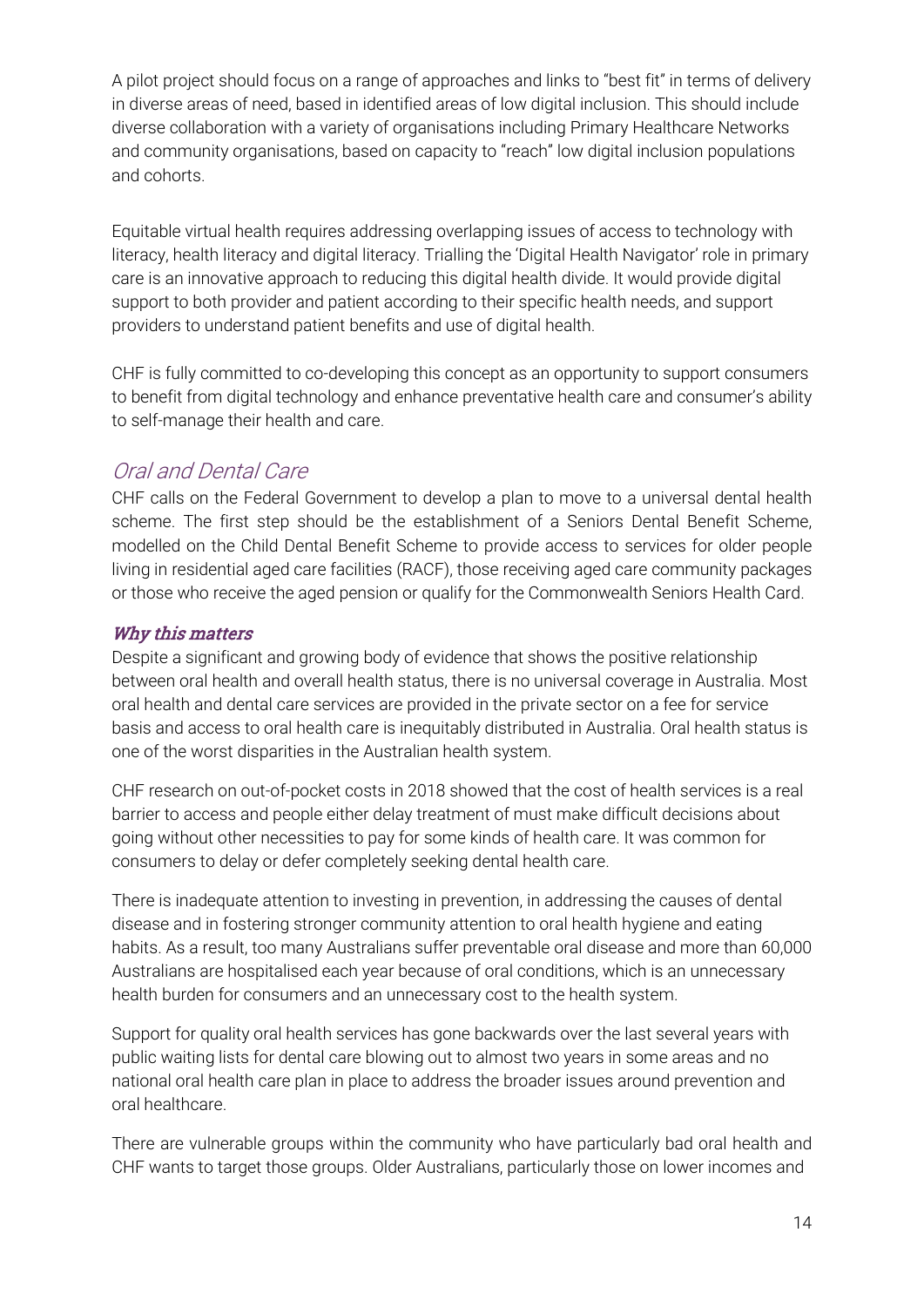those living in residential aged care are one such group The Royal Commission into Aged Care Quality and Safety (RCACQS) recommended the establishment of a Seniors Dental benefit Scheme  $(SDBS)<sup>2</sup>$  $(SDBS)<sup>2</sup>$  $(SDBS)<sup>2</sup>$  which would operate in a somewhat similar way to the existing Child Dental Benefits Scheme. It would provide funding for individuals to get treatment from either the private or public system. It would target the more vulnerable amongst the older population by supporting people living in residential aged care facilities (RACF), those receiving aged care community packages or those who receive the aged pension or qualify for the Commonwealth Seniors Health Card. It should ensure some of the most at-risk populations receive adequate and timely oral healthcare. Whilst the RCACQS did not specify the funding requirements, CHF supports the position of the National Oral Health Alliance in calling for the scheme to focus on essential oral healthcare requirements to maintain a functional dentition as well as to maintain and replace dentures. We believe that dedicated funding for these at-risk populations will have a direct impact on reducing overall government spending on avoidable hospitalisations and malnutrition issues attributed to poor oral health function.

### <span id="page-13-0"></span>Population and Preventative Health

#### <span id="page-13-1"></span>COVID

The Federal Government to fund access to all pandemic testing and treatment services to ensure cost in not a barrier to access.

#### Why this matters

The COVID pandemic has highlighted some of the inequities within our health system with people's capacity to access vaccinations, testing and then related treatments varying geographically and across different groups within the population. There is a growing feeling amongst consumers that care is again being dictated by postcode and the capacity to pay.

Timely and affordable access to testing is critical for people.to be able to manage the infection and their lives. Many people will need to be tested to be able to continue to work and to undertake carer responsibilities for vulnerable family members. People in lower paid and precarious employment cannot afford to pay for tests in an unregulated market. Governments have moved away from the health professional and free PCR tests to the self-administered versions, for quicker results and to take pressure off over stretched pathology services and collection centres. This move has benefitted many consumers as it is more convenient, and results are quicker. The downside has been a lack of supply and cost.

There are sound economic reasons why self-administered tests (Rapid Antigen Tests) should be free and supply should be guaranteed as has been done in the United Kingdom. Many experts are saying it will be some time before COVID becomes endemic and it is likely that there will be a need for a robust testing regime for some time to come.

We are seeing new treatments for COVID being developed and brought onto the market in Australia. It is imperative that these be listed on the PBS and funded by some other

<span id="page-13-2"></span><sup>2</sup> Royal Commission into Aged Care Quality and Safety. Final Report: Care, Dignity and Respect. Available from: https://agedcare.royalcommission.gov.au/publications/final-report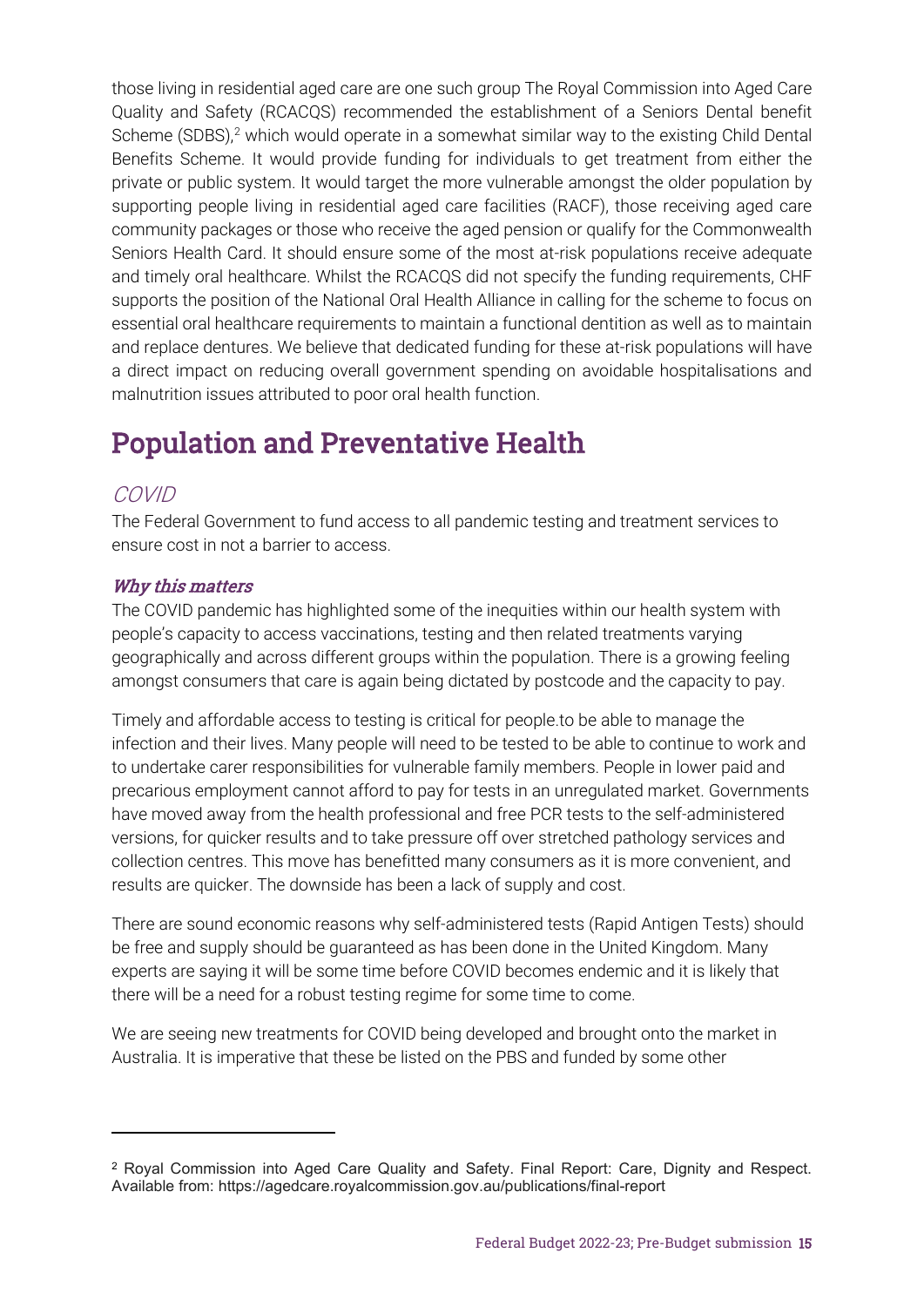mechanism until such a listing can be arranged. Of equal concern is that all of them require a positive COVID test and commencement of treatment early on, within the first five days of

acquiring the infection. Presently, this would be challenging for many people because they are not able to easily access a test in a timely way. Access to this treatment should not be dictated by capacity to source and/or pay for a test.

### <span id="page-14-0"></span>Centre for Disease Control

CHF calls on the Federal Government to establish a national Centre for Disease Control.

#### Why this matters

The COVID-19 pandemic has highlighted Australia's need to respond, coordinate and manage communicable diseases and outbreaks. It is likely that COVID-19, including new strains and outbreaks, will circulate for some time, and that other new and existing diseases may emerge. There is clearly a need for more independent, focused, national coordinating mechanism that pulls together information from global sources and experts, advice from Australian Technical Advisory Group on Immunisation and the Australian Health Protection Principal Committee and becomes the central point for advice and information.

Australia is the only OECD country that does not have an established national authority of this type. A fully funded National Centre for Disease Control would offer a structure to harness leadership and expertise, and offer excellence, in strategically researching, advising, educating, preventing, and managing these threats.

A National Centre could focus on both current and emerging communicable disease threats, engage in global health surveillance, health security, epidemiology, and research. It is important that it have a decision-making authority and would work with the State and Territories to identify, plan for, and manage both current and emerging threats.

#### <span id="page-14-1"></span>Preventive Health

CHF calls on the Federal Government commit to increasing in total expenditure on preventive health as the first step on way to the five per cent target in the National Preventive Health Strategy.

#### Why this matters

CHF welcomed release of the 10 Year Preventive Health Strategy in late 2021 as it clearly signals that the Government sees promoting well-being as important. The commitment in that Strategy to the long-term goal of five per cent of the total health Budget health budget being directed to preventive health by 2030 was in line with what many advocates, including CHF, had been calling for many years. The establishment of a sustainable prevention fund and independent governance mechanism to support the reaching of that target was also welcome.

There needs to be a substantial and identified set of initiatives that make up the first down payment on reaching 5 per cent.

We think the key area for new activity should focus on measures to start addressing obesity which has long term implications for both individuals whose life expectancy is reduced and for the community with the increasing burden of disease form obesity related conditions.